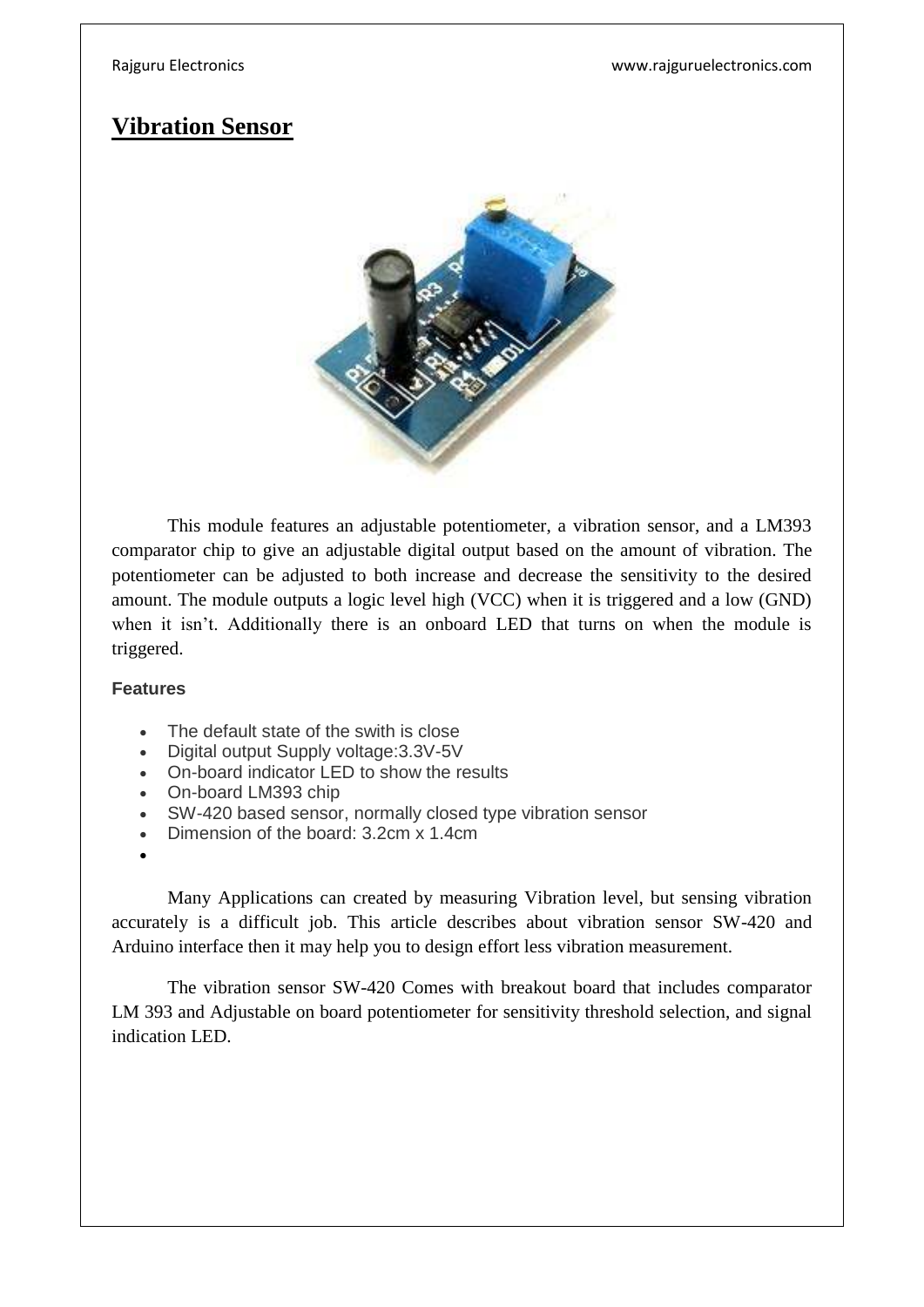Rajguru Electronics www.rajguruelectronics.com



This sensor module produce logic states depends on vibration and external force applied on it. When there is no vibration this module gives logic LOW output. When it feels vibration then output of this module goes to logic HIGH. The working bias of this circuit is between 3.3V to 5V DC.

## **Arduino Hookup with SW-420**



Connect Vcc pin of sensor board to 5V pin of Arduino board, connect Gnd pin to Gnd pin of Arduino, Connect DO output signal pin of sensor board to Arduino digital pin D3. Do some calibration and adjust the sensitivity threshold, then upload the following sketch to Arduino board.

**Arduino Code for Logic State Output** from sensor module, here onboard LED of Arduino indicates the presence of vibration.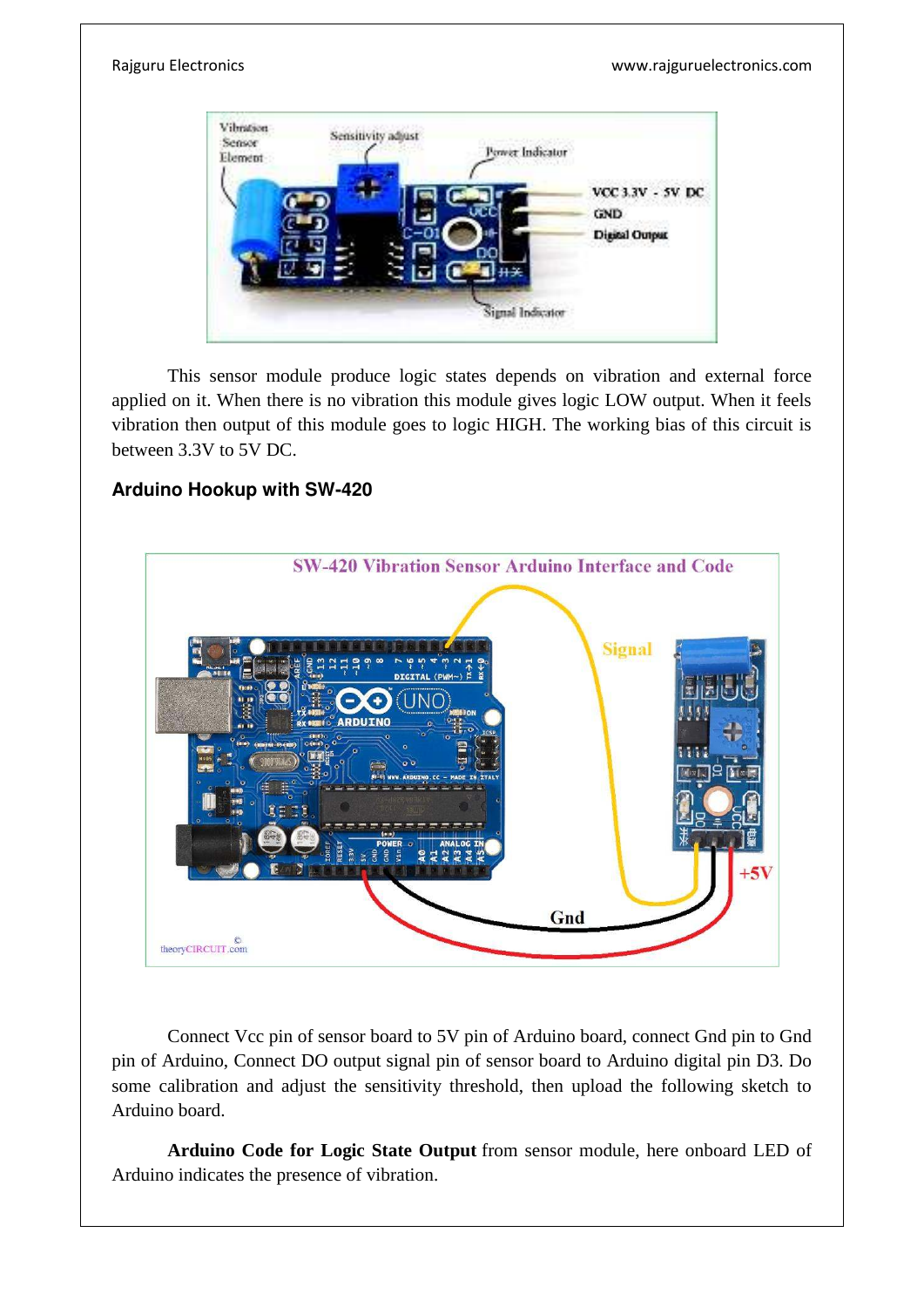Rajguru Electronics www.rajguruelectronics.com

### **Application Ideas**

- Vibration detecting
- Burglary protection system
- Object Movement detecting
- Triggering effect reported theft alarm
- Smart car
- Earthquake alarm
- Motorcycle alarm

### **Board Schematic**



**Use** 

- The module does not vibrate, vibrate switch is closed conduction state, the output low, the green indicator light comes ON.
- Vibration state, vibration switch instantly disconnect the output high, the green light is not on;
- The output is directly connected to the microcontroller to detect high and low, thereby detecting the vibration environment, play an alarm role